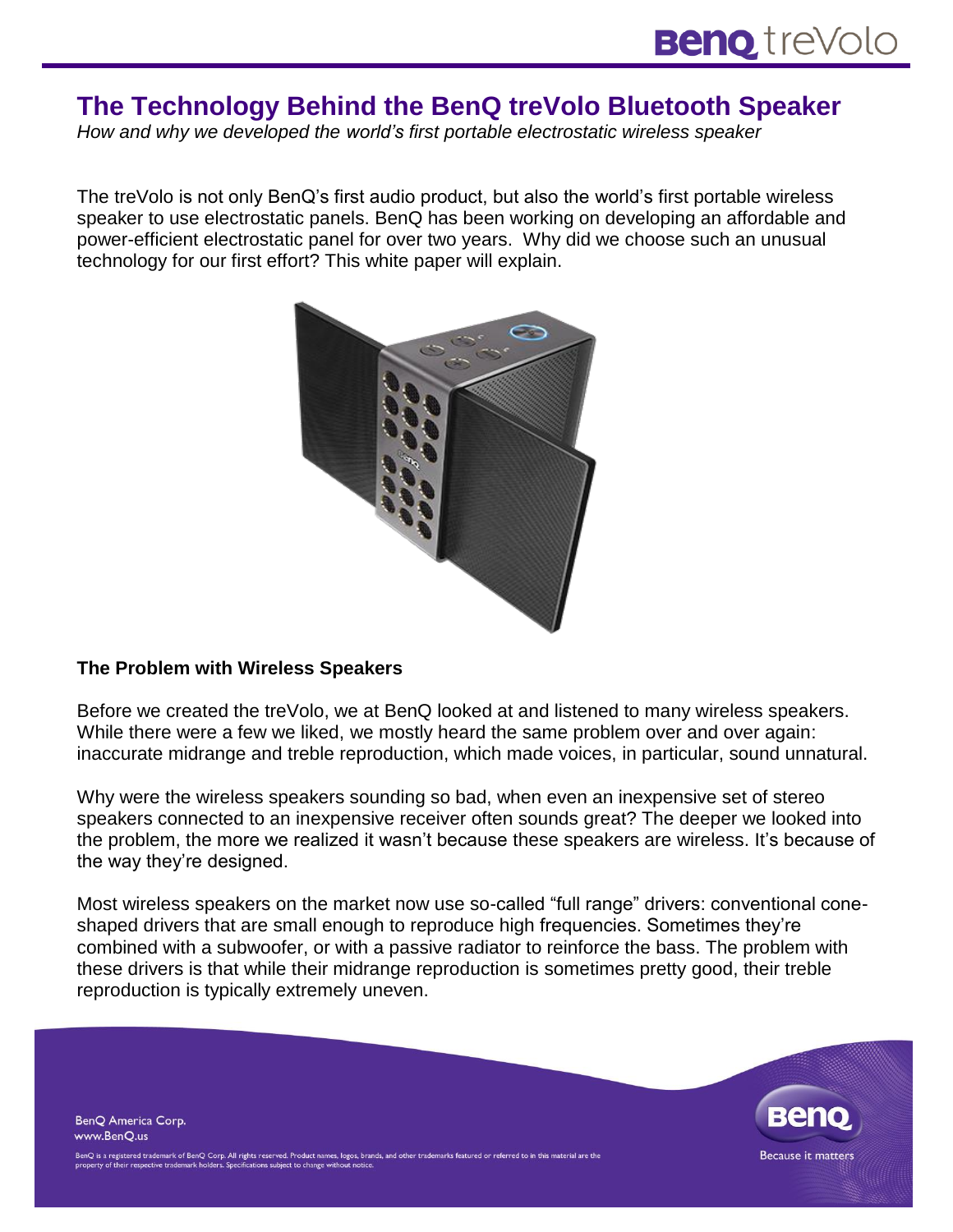

*Typical response of a full-range cone-type driver. The flatter the red line is, the better. Large peaks and dips in the response make the sound unnatural.*

Some wireless speakers attempt to correct this problem by adding a tweeter. However, in almost all cases, a very cheap and harsh-sounding tweeter is used. Compounding this problem is that the crossover circuit that filters the bass frequencies out of the tweeter is very primitive, usually just a single capacitor connected to the tweeter. Typically no crossover filter at all is used for the woofer. The result is that the woofer remains active up into the highest frequencies of sound, where its rough frequency response counteracts any positive benefits of the tweeter.



*Typical response of a woofer/tweeter combination in an inexpensive wireless speaker, with only a single capacitor used as the crossover circuit for the woofer and tweeter. Ideally, this line would appear flat.*

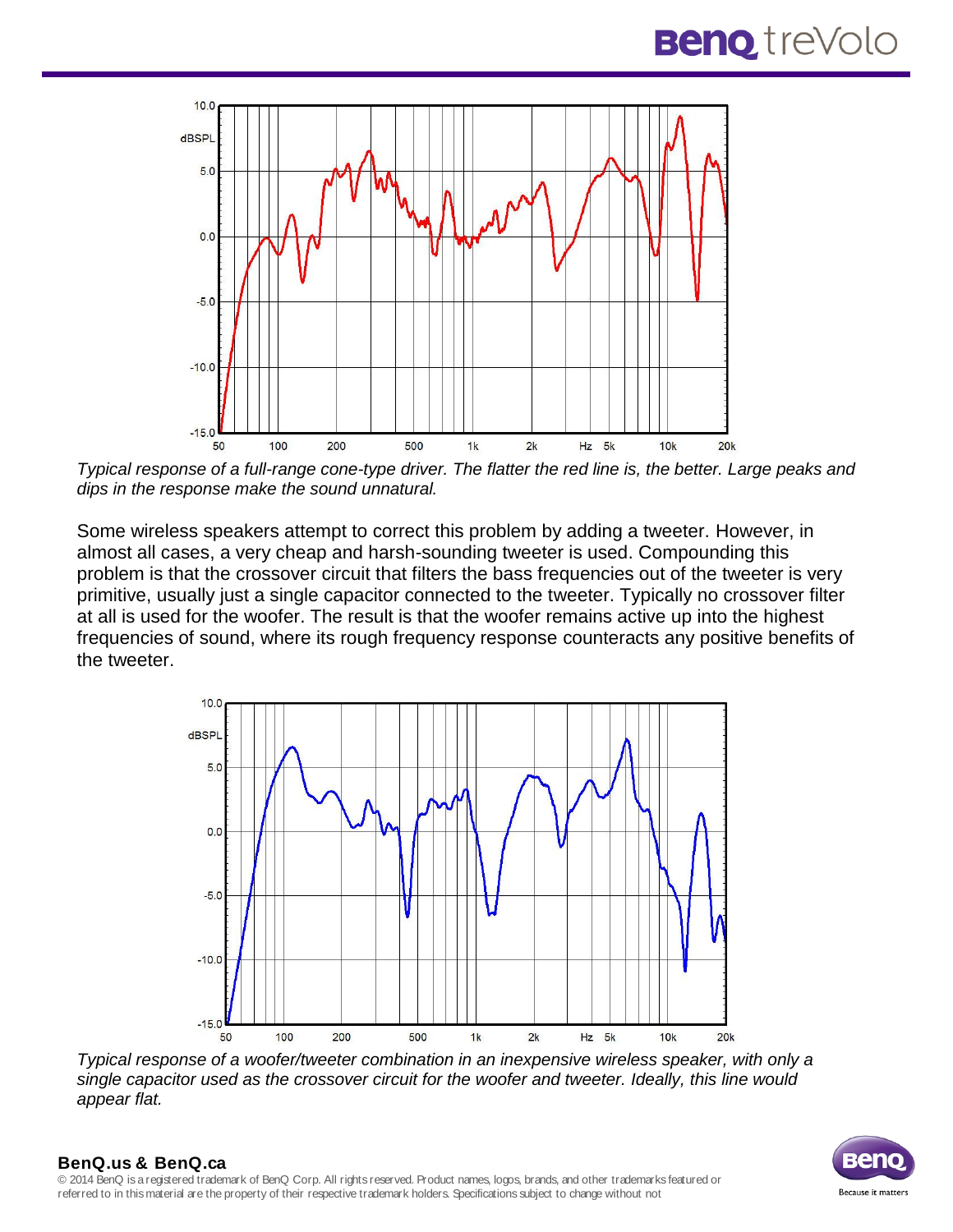In our research, the few wireless speakers that sounded good tended to be large, high-priced models that used expensive drivers, bulky speaker enclosures and costly amplifiers. That's fine if you have the money and space for a speaker like that. But our hope when we started this project was to bring higher-quality wireless sound to a broad audience, at a price point of \$400 or less.

Fortunately, as we researched different audio technologies, we found a way to accomplish all of our goals … and then some.

### **The Electrostatic Driver: The Solution for Full-Range Sound**

The electrostatic driver is the key to the treVolo's sound quality. For decades, audiophiles have loved the sound quality of electrostatic speakers, manufactured under brand names such as MartinLogan, Quad and Sound-Lab. The reason audiophiles love electrostatics is that they simply sound more natural and spacious than conventional cone- and dome-shaped speaker drivers.

#### **How Electrostatic Drivers Work**

An electrostatic speaker uses a thin diaphragm that is driven evenly over its entire surface.

The diaphragm is a sheet of polyester film only a few microns thick, coated with graphite to make it electrically conductive. The film is suspended between two perforated sheets of metal, or grids. A high-voltage source is connected to the end of the diaphragm. The grids are connected to a transformer, which is in turn connected to the amplifier. One of the wires from the transformer is connected to the front grid, and the other to the back grid.



*How an electrostatic speaker works. The audio signal from the amplifier feeds the grids through a transformer. The diaphragm is charged from a high voltage source.*

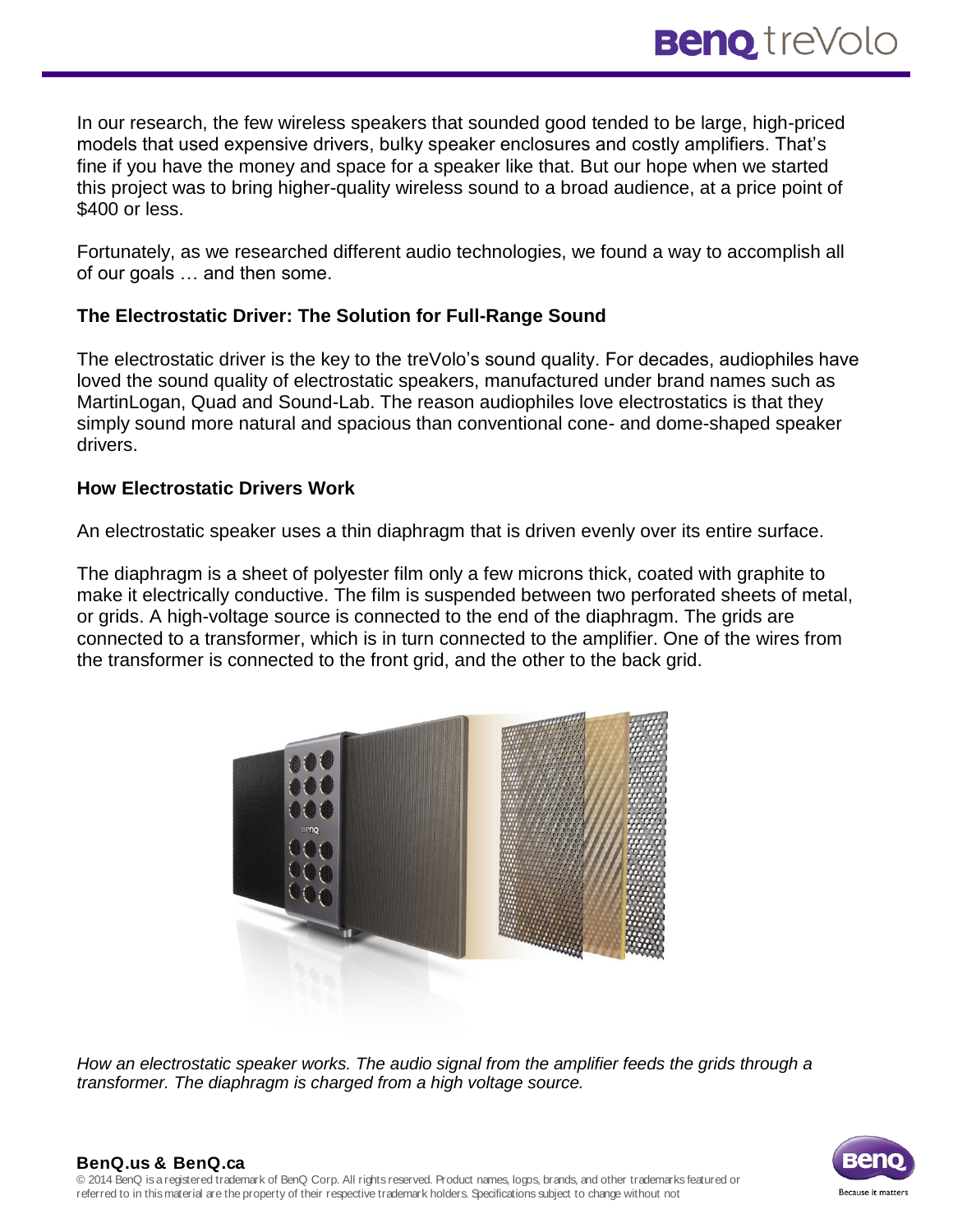When an audio signal from the amplifier reaches the grids, it creates an electrostatic field that fluctuates along with the audio signal. Because the conductive diaphragm suspended between the grids is charged with high voltage, the diaphragm is attracted to one of the grids, in the same way that a balloon sticks to your clothes if you rub the balloon against them to build up a static charge. Then as the polarity of the fluctuating audio signal changes from positive to negative, the diaphragm is attracted to the other grid. The diaphragm thus moves back and forth, which creates sound.

## **Advantages of Electrostatic Drivers**

The main advantage that electrostatic drivers offer over conventional drivers is that the conductive polyester diaphragm has very low mass compared with the cone and dome diaphragms used in conventional speaker drivers. The low mass permits the diaphragm to start moving faster than a relatively heavy cone can, thus allowing it to reproduce high frequencies (treble) more clearly and with a more natural timbre. Low mass also allows the polyester diaphragm to *stop* moving immediately when a musical note ends; instead of continuing to "bounce" back and forth after a musical notes has stopped, the way conventional drivers can.

Most electrostatic drivers are open on both sides so they radiate sound forward and backward. This more closely resembles the sonic radiation patterns of most instruments than a conventional full-range speaker can. Think about a violin, which radiates sound forward and backward with nearly equal intensity. Or a saxophone, a piano or a drum. As occurs with these instruments, the sound from the front of an electrostatic driver reaches your ears directly, while the sound from the rear of the driver reflects off the wall behind and other surfaces to reach your ears. The result—with the instruments or with the electrostatic driver—is a natural sense of ambience.





*Electrostatic drivers emit sound freely forward and backward, so they have a more spacious, natural sound. Conventional full-range drivers emit sound only forward; sound coming from the rear of the driver resonates inside the enclosure.*

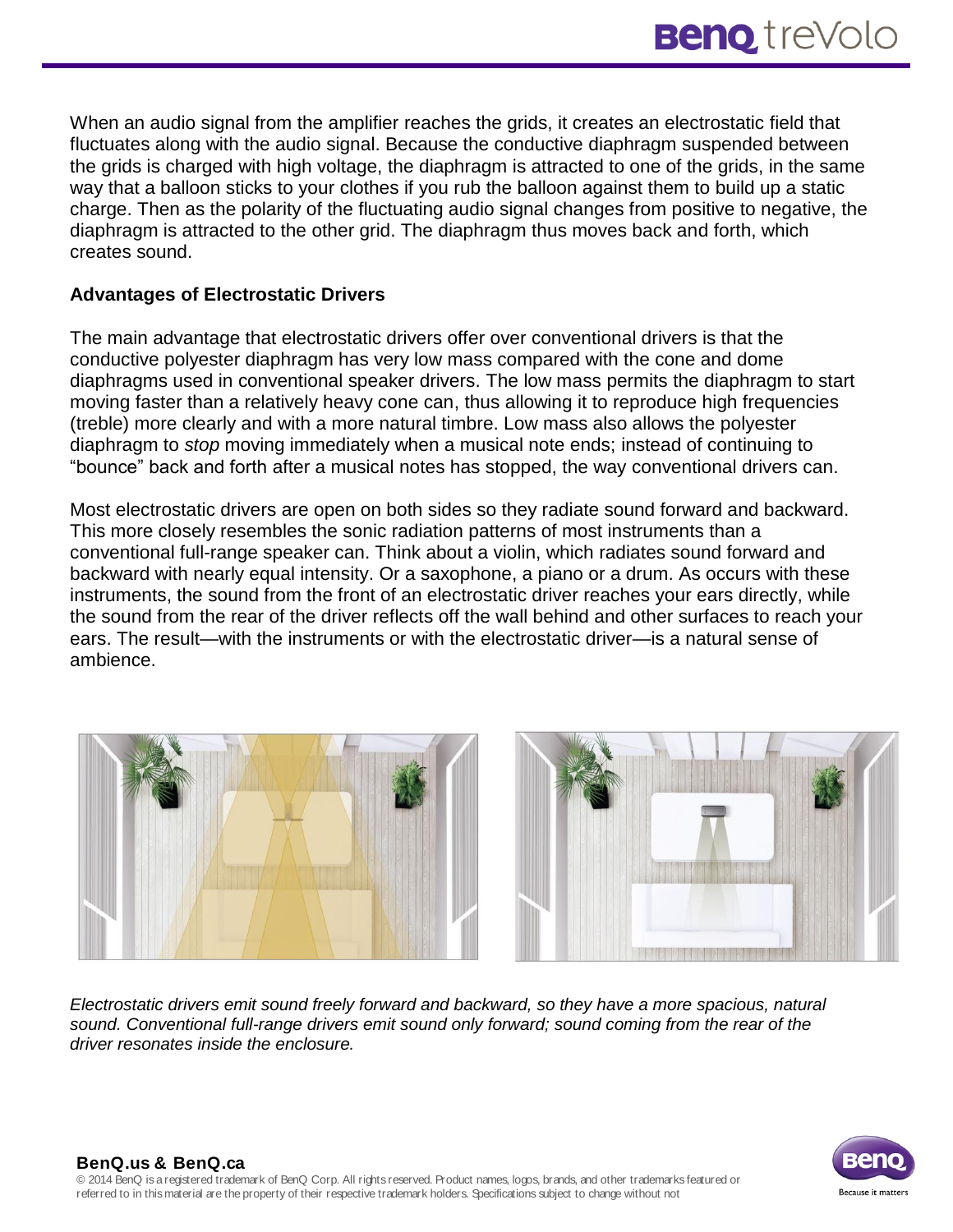Electrostatic drivers do not use the sealed or ported enclosures typical to most speakers. This configuration offers two advantages. First, there are no box resonances that alter the sound, creating peaks and dips in the frequency response and causing some notes to "ring" after the audio signal has stopped. Second, speaker enclosures tend to contribute non-musical vibrations of their own as their side panels vibrate—but with electrostatic drivers, there is nothing to vibrate but the diaphragm itself.

An electrostatic driver can effectively cover a much broader range of sound than a conventional cone or dome driver can. In the case of the electrostatic drivers used in the treVolo, the range is from the lower midrange up to the highest treble frequencies. Because of this wide range, the crossover circuits that filter the bass out of the electrostatic drivers and the high frequencies out of the treVolo's woofers can be set to a lower frequency. With typical two-way wireless speakers, the crossover occurs at about 3 kilohertz—right in the region where the human ear is more sensitive, and where reproduction errors are most audible.

#### **Precise Bass from Dual Woofers and Dual Passive Radiators**

The principle weakness of electrostatic drivers is that the diaphragm cannot travel very far between the grids. Thus, it cannot move enough air to reproduce bass notes, unless the diaphragm is extremely large. This is why most electrostatic speakers, including the treVolo, use conventional cone woofers to reproduce bass.

In the case of the treVolo, there are two woofers, both high-quality, high-excursion 2.5-inch drivers with compact neodymium magnets. The two woofers fire forward, through the center grille of the treVolo. The small size of the woofers and the power of the neodymium magnets assures tight, responsive bass with none of the booming or ringing heard in many wireless speakers. The compact, rigid enclosure that holds the woofers also helps prevent the vibration and resonance that plagues so many wireless speakers, especially larger models with plastic enclosures.



*The treVolo uses dual 2.5" woofers and large passive radiators to generate crisp, accurate bass. These drivers operate on a separate amplification system than the electrostatic panels and are controlled via the DSP for smooth transitions from low to high frequencies.*

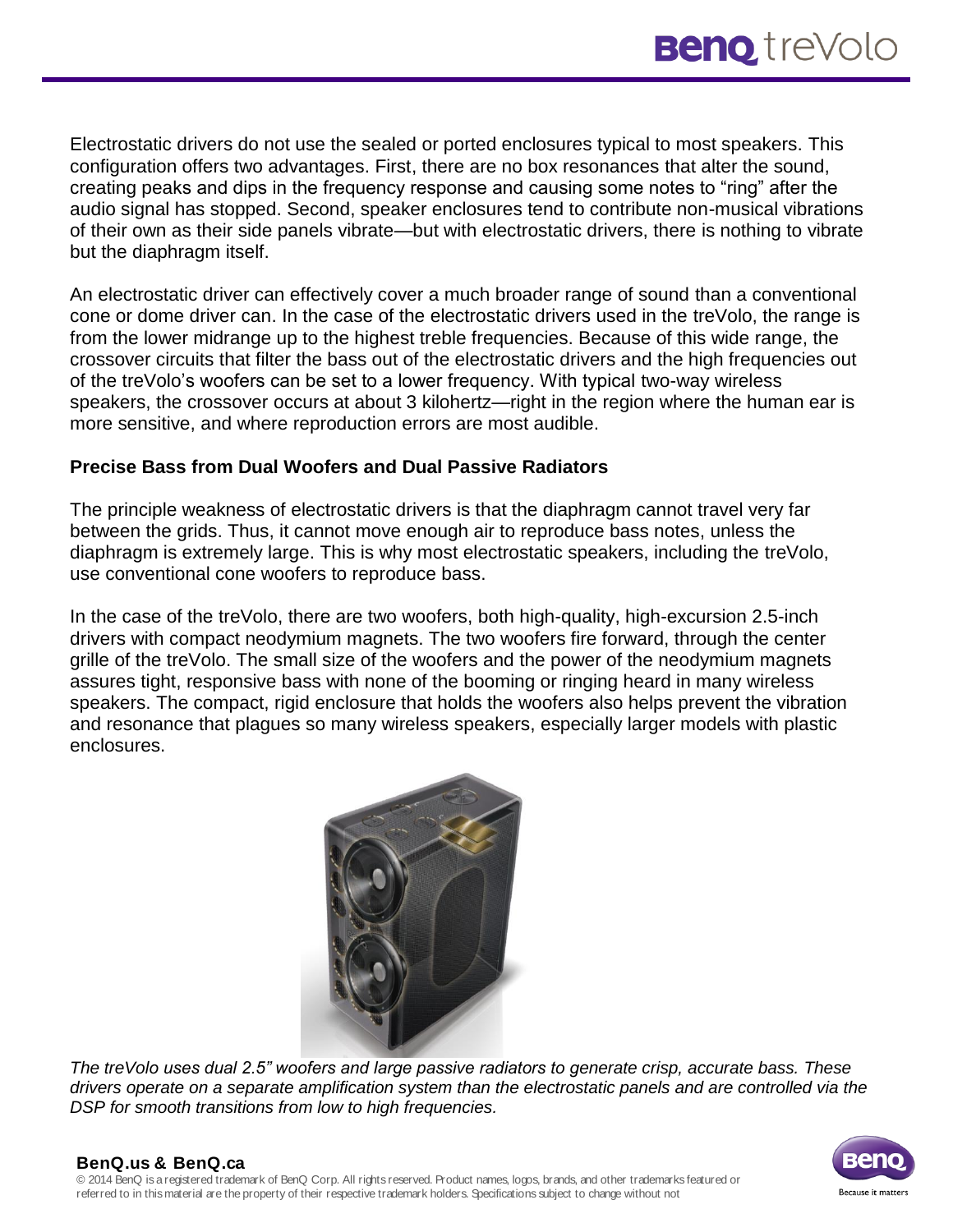The bass reproduction of the treVolo's woofers is reinforced through the use of two long-throw passive radiators mounted in the sides of the central enclosure. These passive radiators are tuned through precise addition of mass to their diaphragms, so their resonant frequency is lowered into a range of audio frequencies below what the woofers can cover on their own. Thus, the passive radiators pick up where the woofers leave off, extending the treVolo's bass response down below 60 Hz and giving the compact speaker a satisfying, full sound.

### **Quad-Amplified Electronics with Three-Channel Digital Signal Processing**

The treVolo incorporates an electronics design that is similar in concept to those used for the most technically advanced professional studio monitors and high-end consumer audio systems now available.

Each driver in the treVolo is powered by its own amplifier channel. The unit contains two stereo Class D amplifiers: one for the electrostatic drivers, and one for the woofers. Because the crossover filters are implemented in the treVolo's internal DSP chip, no passive crossover components are connected between the amplifiers and the drivers. This arrangement assures maximum control over the drivers by the amplifiers. It also makes the most of the amplifiers' power, because there are no passive crossover components to soak up the amplifiers' energy. (Note that there are a few passive components connected between the woofer amp and the woofers, but these are small-value components used solely for filtering the high-frequency energy from the output of the Class D amplifier, and they have no effect on audio frequencies.)



*Because a separate amplifier channel is devoted to each driver in the treVolo, all of the crossover and EQ functions can be implemented in DSP, instead of using passive components.*



#### **BenQ.us & BenQ.ca** © 2014 BenQ is a registered trademark of BenQ Corp. All rights reserved. Product names, logos, brands, and other trademarks featured or referred to in this material are the property of their respective trademark holders. Specifications subject to change without not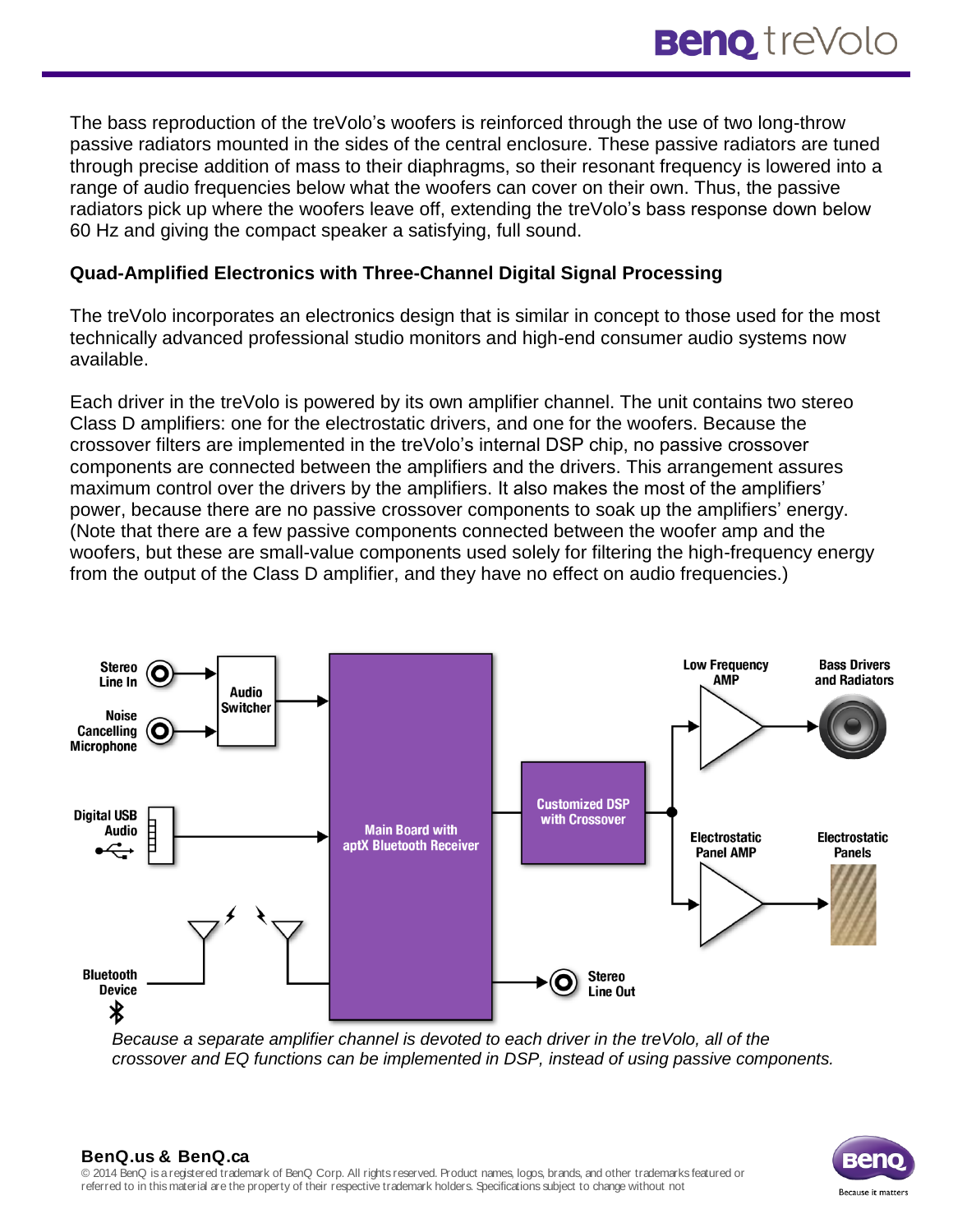Because each driver has its own separate amplifier, the drivers' responses were specifically tailored by using digital signal processing (DSP) technology instead of power-wasting, imprecise passive components. The DSP used in the treVolo is a three-channel design created specifically for 2.1-channel devices such as the treVolo. The DSP provides one channel each for the electrostatic panels, and a single channel for both woofers. The controls for these channels are optimized for their purpose—i.e., the controls for the ".1" bass channel are optimized for the tuning of bass response.

This three-channel DSP allowed us to achieve an adjustment accuracy of 0.1 dB and 1 Hz in the treVolo's crossover and EQ filters. The crossover that filters the bass out of the electrostatic panels and the midrange and treble out of the woofers is executed entirely through DSP, so that our engineers could achieve exactly the response curves they wanted without having to compromise.

We also used this three-channel DSP to create the treVolo's three listening modes. The Pure mode has minimal DSP processing, while the Warm and Vivid modes use DSP-based filtering to optimize the treVolo's response for different types of music and different listening tastes. Because these modes were created in DSP, we were able to experiment with numerous different settings to find the ones our engineering team agreed delivered the most useful and musically valuable options.

#### **Innovative Portable Design**

The treVolo may be the first electrostatic speaker created for portable use (although there have been a few electrostatic headphones). Surprisingly, though, the electrostatic panels offer considerable advantages when it comes to portability. The panels themselves are only a few millimeters thick, and they require no enclosure behind them. Thus, we were able to engineer the panels so they fold flat against the treVolo's sides. The resulting size is just less than 7" tall, 3" wide, and about 5" deep, small enough to fit easily into a suitcase or even a backpack.



*The ultra-thin electrostatic panels fold against the sides of the treVolo for easy portability.*